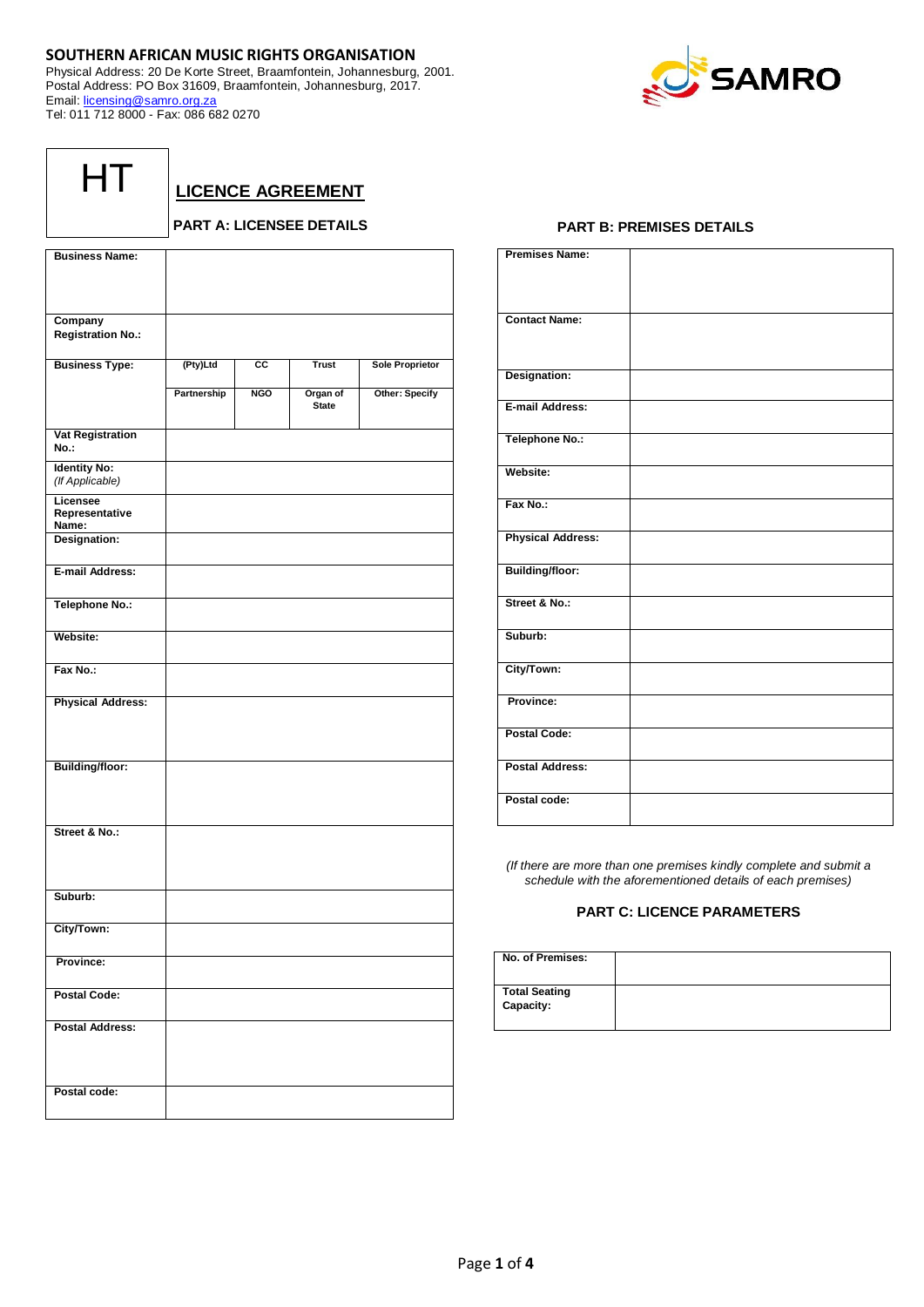# **PART D: LICENCE DETAILS**

## **1. TYPE OF LICENCE:**

1.1 This licence is a **HT TYPE LICENCE**.

## **2. GRANT OF LICENCE:**

- 2.1 SAMRO, subject to the Licensee complying with the terms of the Agreement, grants the Licensee a Licence to Perform, or permit to be Performed, any of the Works of Music for the time being in SAMRO's Repertoire, at the Premises.
- 2.2 The Licence is a 'blanket licence'. The Licensee is therefore entitled to, at the Premises and during the period that the Agreement is in force, Perform any of the Works of Music in SAMRO's Repertoire. The licence fee is payable irrespective of whether the Licensee elects to Perform SAMRO's Repertoire or not.

# **3. COMMENCEMENT DATE:**

3.1 This Licence will commence on the **1 st\_\_\_ day of \_\_\_\_\_\_\_\_\_\_\_ 2021\_**\_\_. ("Commencement Date")

## **4. PAYMENT OF LICENCE FEE:**

- 4.1 In consideration for the Licence Granted to the Licensee, the Licensee must pay to SAMRO an annual Licence Fee calculated in accordance with the SAMRO **Tariff HT**, as amended from time to time ("Licence Fee").
- 4.2 The Licence Fee is payable annually, in advance, within 30 days (including weekends and public holidays) of the date of invoice.
- 4.3 The Licence Fee is based on the information provided by the Licensee. The licensee warrants that all information provided to SAMRO is true, correct and up to date.
- 4.4 SAMRO may amend the Tariff and Licence Fee payable, with 3 (three) months' prior written notice of any such amendment to the Licensee.
- 4.5 The Licensee is liable for payment of the amended licence fee from the date that the amended Tariff becomes effective.
- 4.6 If any increased Licence Fee becomes payable as a result of a change in the manner and extent of the Performance or usage of SAMRO's Repertoire, the Licensee must forthwith pay the proper proportion of such increased fee from the date of such change in the manner or extent of Performance of music.
- 4.7 If the amended Licence Fee is less than that which the Licensee previously paid, the pro-rata balance in respect thereof will be set off as a credit against the Licence Fee payable for the next ensuing year or, at the Licensee's option, refunded.
- 4.8 SAMRO will have the right, at any time during the subsistence of the Agreement, to reassess and check the Licence Fee payable by the Licensee and the parameters upon which the Licence Fee is payable.

## **5. DURATION, COMMENCEMENT AND PLACE**

- 5.1 The Licence will commence on the Commencement Date.
- 5.2 The Licence will continue in force for an indefinite period or until terminated by either Party in accordance with clause 16 below.
- 5.3 This Agreement is deemed to be concluded at SAMRO's physical address recorded herein above.

## **PART E: SAMRO TARIFF**

## **6. SCOPE OF TARIFF**

- 6.1 This **Tariff HT** applies to the performance of background music in Taverns, Shebeens, Pubs, Tuck Shops and Spaza Shops where seating is provided for the consumption of liquor and/or other refreshments.
- 6.2 Where both the Live Music Performance and Background Music are used in the same room or rooms, the full charge will be made for the Live Music in terms of SAMRO's applicable "E3" Tariff.

## **7. LICENCE FEES AND DEFINITIONS**

- 7.1 The Licence Fees are calculated by reference to the seating capacity of the rooms/areas in which the music is played.
- 7.2 **"Performance**" includes performance by means of a disc player, tape machine, other devices for playing musical works, and includes performance by means of a radio and/or television set or diffusion loudspeakers, Whether or not the apparatus is owned by the employer or employee(s).
- 7.3 The Licence Fee payable will be calculated based on the following:
- 7.3.1 **An annual fee of R15.81 for every customer seating capacity up to the first 50; thereafter**
- 7.3.2 **An annual fee of R12.58 for every additional customer seating capacity from 51 to 75; thereafter**
- 7.3.3 **An annual fee of R9.47 for every additional customer seating capacity from 76 to 100; thereafter**
- 7.3.4 **An annual fee of R7.86 for every additional customer seating capacity from 101 to 200; thereafter**
- 7.3.5 **An annual fee of R5.90 for every customer seating capacity over 200.**
- 7.3.6 **All the above are subject to a minimum annual fee of R237.65.**

(This agreement consists of Part A, B, C, D, E, F and G Please see overleaf)

## **PART F: SIGNATORIES**

## **FOR AND ON BEHALF OF THE LICENSEE:**

**Who warrants that he/she is duly authorised to sign this Agreement and is fully aware of the stipulations contained herein.**

Name:

Designation:

Date:

Witness:

**FOR AND ON BEHALF OF SAMRO:** 

**Who warrants that he/she is duly authorised to sign this Agreement and is fully aware of the stipulations contained herein.**

Name:

Designation:

Date:

Date:

Witness: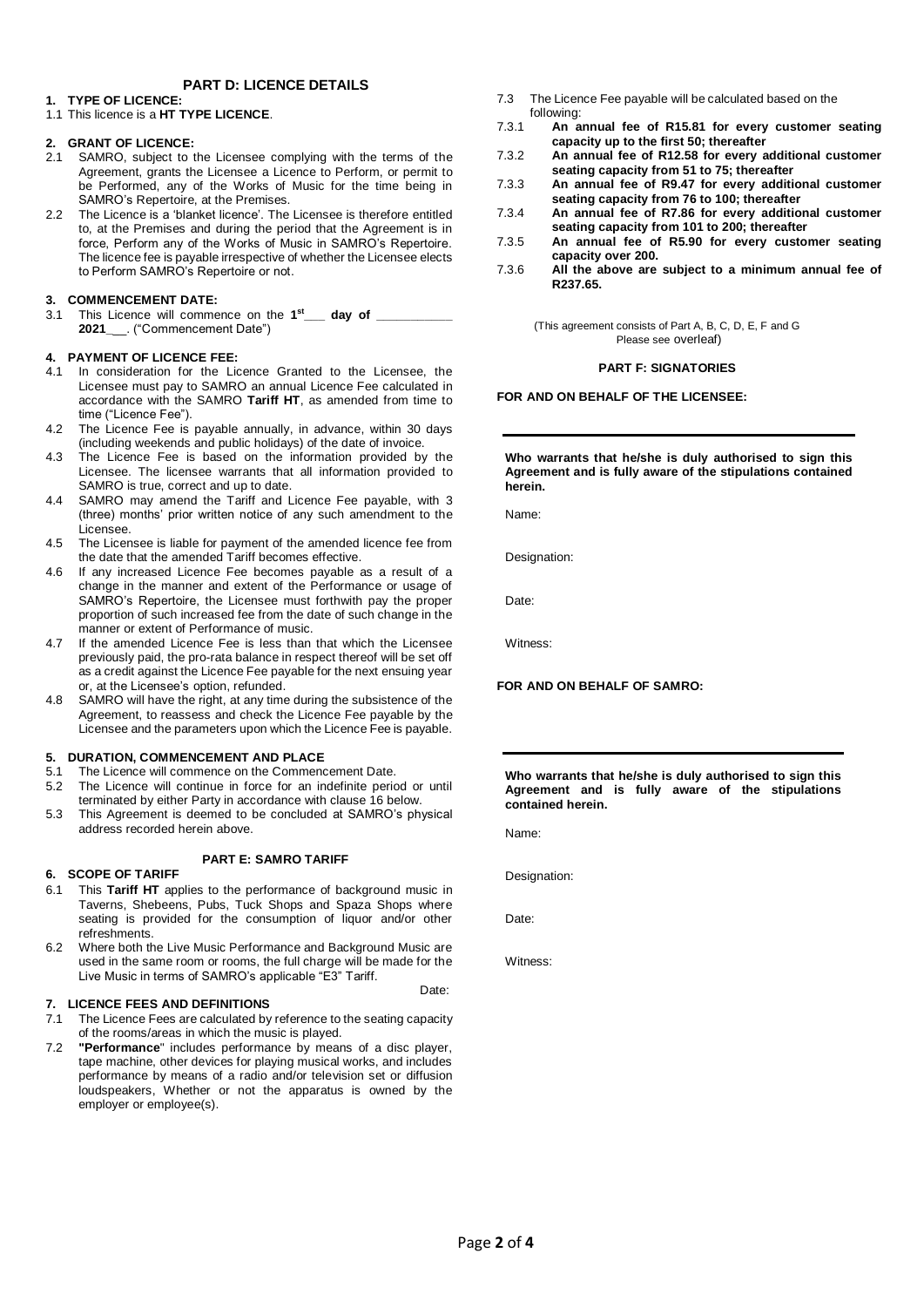## **PART G: GENERAL LICENCE CONDITIONS**

### **8. CRIMINAL OFFENCES**

- 8.1 The Licensee acknowledges that the use of SAMRO's Repertoire without the required licence constitutes an infringement of copyright and is an offence in terms of the Copyright Act 98 of 1978, punishable by a fine and/or imprisonment.
- **9. DEFINITIONS**
- 9.1 In these Licence Conditions:<br>9.1. **Conditional Conditions** 9.1.1 "Affiliated Society/ies" means any persons that are Collecting Societies (or which perform a role similar to Collecting Societies) in jurisdictions outside South Africa with which SAMRO is for the time being affiliat
- 9.1.2 **"Collecting Society/ies"** means a society for the protection of intellectual property or collection of royalties and similar consideration for the use of any intellectual property rights in any jurisdiction(s) in the World (including any 'collecting society' established under the Copyright Act 98 of 1978, as amended).
- 9.1.3 **"Day"** unless otherwise indicated means business days excluding weekend and public holidays. 9.1.4 **"General Amendment"** means an amendment made by SAMRO, from time to time, to
- these Licence Conditions, on notice to the Licensee. 9.1.5 **"Licence Conditions"** means the licence terms and conditions contained in this
- 
- document, as amended from time to time in accordance with this agreement. 9.1.6 **"Licence Year"** means a period of 12 (twelve) calendar months commencing on the Validity Date or any anniversary of the Validity Date during the subsistence of the
- Agreement.<br>9.1.7 **"Members**" means the companies, organisations, persons and entities who are, during<br>the term of the Agreement, members of SAMRO (including the members of the Affiliated Societies), and who have licensed, assigned and/or mandated the licensing of the Performance of Works of Music owned and/or controlled by them to SAMRO and/or the Affiliated Societies, as the case may be.
- 9.1.8 **"Party'** and/or **"Parties"** shall mean either of the parties to this Agreement and/or both of the Parties as the case may be.
- 9.1.9 **"Performance"** has the meaning ascribed to it in the Copyright Act 98 of 1978, as amended from time to time, and the words **"Perform"** and **"Performed"** and **"Performing"** will have the same meaning
- 9.1.10 **"Personal Information"** has the meaning ascribed to it in the Protection of Personal Information Act 4 of 2013, as amended from time to time. 9.1.11 **"Premises"** shall mean the premises listed herein and in any related schedule, as
- 
- updated by the Licensee from time-to-time.<br>9.1.12 "SAMRO's Repertoire" and/or "Repertoire", means all Works of Music of SAMRO's<br>Members in respect of which SAMRO holds rights of Performance, including the Works of<br>Music of
- 9.1.13 **"Tariff Amendment"** means an amendment made by SAMRO, from time to time, to the tariff applicable to this Licence, on notice to the Licensee.
- 9.1.14 **"Territory"** means the Republic of South Africa, the Kingdom of Lesotho, the Kingdom of Swaziland and any other jurisdiction in which SAMRO is operational from time to time directly and not through an Affiliated Society. 9.1.15 **"Work of Music"** means the whole or a part of a musical work or of a musical work in
- combination with lyrics, words or any other literary work written for the purpose of accompanying the music, such as a song. 9.1.16 In this document all references to natural persons shall also refer to juristic persons and
- 

# vice versa. **10. WARRANTIES:**

- 10.1 SAMRO warrants that it has the necessary approvals, licences and authorities to grant the Licence. SAMRO, authorised by written deeds of assignment, controls in the Territory, amongst others, the performing rights in
- 10.1.1 The Licensee warrants that it will, for the duration of the Agreement, comply with all laws applicable to the performance of its obligations in terms of this Agreement.
- 10.1.2 The Licensee warrants that all information provided to SAMRO by the Licensee or on its behalf, is complete, true, correct and up to date.
- 10.1.3 If it appears that the Licensee is a non-existent entity, and/or have not been registered as a juristic person at the relevant registrar's office, as at the date of signature of this Licence Agreement the person accepting the licence conditions will be personally liable in terms<br>of the Agreement, and will be bound by the terms and conditions thereof as if such person<br>was referred to and incorporated in the Lic
- 10.1.4 No term or condition contained in this Licence Agreement shall be interpreted in such a way that it waives or deprives the Licensee of any rights which the Licensee may have in<br>terms of any applicable laws or to avoid any obligation SAMRO has in terms of any<br>applicable laws or to set aside or override the eff authorise or do anything that is unlawful in terms of any law. **11. CONDITIONS**

- 11.1 If the Premises are temporarily or permanently used for any Performances or entertainment different in number or type from those forming the basis upon which this licence has been granted to the Licensee by SAMRO, the licence granted in terms of the Agreement will not extend to or be deemed to authorise such different Performances or entertainment.
- 11.2 Without limiting the generality of clause 11.1 above, the Licence will not extend to or authorise:
- 11.2.1 the Performance in their entirety of oratorios and other choral works or of excerpts
- therefrom which excerpts are of more than 20 minutes duration; 11.2.2 the Performance of ballets, or dramatico-musical works such as operas, musical plays,
- revues or pantomimes in so far as they consist of material written expressly therefor; 11.2.3 the Performance of any excerpt from any Work of Music if accompanied by dramatic action, dumb show, costume, scenic accessories, or other visual representation of the same work;
- 11.2.4 the Performance of any Work of Music accompanied by any words other than those (if any) published or otherwise associated therewith by the copyright owner; any such work in any altered or rearranged form, or with such costume or action as to produce parodied or burlesque effects; or any such work adapted to a dramatic form;
- 11.2.5 the Performance (except by means of duly authorised records and/or radio or television receiving sets) of vocal excerpts from dramatico-musical works as aforesaid if the right of
- such Performance is forbidden or reserved by the copyright owner;<br>11.2.6 the Performance of Works of Music from beyond the boundaries of the Premises; and/or<br>11.2.7 the recording of any Work of Music or any portion thereof

- during office hours, for the purposes of checking the particulars upon which the Licence Fee payable by You is assessed, as well as Your compliance with these Licence Conditions. **13. LICENCE FEE PARAMETERS**
- 13.1 The Licensee must within 30 days of the last day of each Licence Year, for purposes of calculating the Licence Fee payable, provide SAMRO with a Licence Parameter Return

(available on the SAMRO website), indicating any and all changes to the licence parameters

- set out in this Agreement. **14. FAILURE TO MEET REPORTING OBLIGATIONS**
- 14.1 Should the Licensee fail to furnish the Licence Parameter Return referred to in clause 13.1 above within the required time period, SAMRO will be entitled to invoice the Licensee based on the licence parameters upon which the preceding invoice was based.
- 14.2 The provisions of clauses 14.1 do not absolve the Licensee of its obligation to provide SAMRO with its amended and correct Licence Parameter Returns and SAMRO will not be precluded from demanding delivery of the said returns.
- 14.3 In the event that the Licence Fee payable based on the Licence Parameter Return is greater than the Licence Fee payable in terms of clause 13.1, the Licensee will be liable for the difference between the two amounts, together with interest on such difference. **15. MUSIC USAGE RETURN**

- 15.1 The Licensee must, for the duration of the Agreement and on a quarterly basis, submit to SAMRO the following information regarding each and every Work of Music Performed at the Premises: the name of the Work of Music; the name(s) of each composer; the name(s) of the arranger; the name(s) of the performer; the name(s) of the publisher; and the number of times each Work of Music was Performed. 15.2 The Information must be delivered to SAMRO by way of post and/or e-mail, within 30 (thirty)
- days (including weekends and public holidays) of the last day of each quarter. 15.3 The Information must be recorded on a Music Usage Return Form which is available from
- SAMRO in electronic form.
- 15.4 Each Music Usage Return must be signed by the Licensee.
- 15.5 SAMRO requires the information set out in clause 15.1 in order to allocate the funds it collects to its Members in accordance with its system of distribution. The Licensee acknowledges that failure to provide this information could result in SAMRO's Members not being remunerated for the Performance of their Works of Music.
- 15.6 In the event that the Licensee fails to provide SAMRO with the Music Usage Return, SAMRO<br>may at its discretion secure the services of a third party to collate and prepare the Music<br>Usage Return for the Licensee. The L the collation and preparation of the Music Usage Return by such third party.
- 15.7 In view of the fact that this is a 'blanket licence', it is specifically recorded that the information required to be submitted by You in terms of this clause 15 does not in any way have a bearing on or relate to the quantum or calculation of the Licence Fee payable by the Licensee to SAMRO.

- **16. TERMINATION**<br>**16.1** Either Party r 16.1 Either Party may terminate the Agreement and in so doing terminate the licence granted to<br>the Licensee providing the other with 3 (three) months' prior written notice.<br>In the event that the Licence Agreement is termin
- will remain liable for any and all amounts payable to SAMRO for the licence up to and including the date of termination of the Agreement.
- 16.3 Upon the termination of this contract by either Party, the Licensee will no longer have the authority to Perform SAMRO's Repertoire.

# **17. CHANGE IN LICENCE PARAMETERS**<br>17.1 Notwithstanding and in addition to

- 17.1 Notwithstanding, and in addition to, Your obligation to provide SAMRO with Music Usage Returns, and for purposes of allowing SAMRO to adjust the Licence Fee payable by You, You must also notify SAMRO in writing of any change in:
- 
- 17.1.1 the manner or extent of the Performance of music, as described herein. 17.1.2 the ownership of the Licensee or its business and/or
- 
- 17.1.3 trading name(s) of the Licensees business and/or the Premises; and 17.1.4 the date of any of the changes referred to in this clause 13.
- This notice must be given in writing to SAMRO and sent by registered post and/or email<br>writhin 14 (fourteen) days of such change.<br>The Licensee acknowledges if it fails to furnish SAMRO with the information set out in claus
- 17, will have a detrimental effect on SAMRO's Members, resulting in SAMRO's Members not receiving the compensation to which they are entitled.

### **18. TARIFF AMENDMENTS**

- 18.1 Subject to your right to terminate this Agreement, provided for in clause 16 above, SAMRO may at its own discretion amend its Tariff at any time. 18.2 Any Tariff Amendment will take effect 3 (three) months after the date upon which SAMRO
- notifies the Licensee of such amendment to the Tariff. 18.3 You must, within 14 (fourteen) days of being requested in writing to do so, furnish SAMRO
- with any and all information required for the assessment of Licence Fees payable by virtue
- of any Tariff Amendment. 18.4 SAMRO reserves the right to make such variations in this tariff as it considers appropriate when licensing premises or performances which, in its opinion, do not fall within the scope of this tariff.

- **19. GENERAL AMENDMENTS**<br>19.1 Subject to your right to term 19.1 Subject to your right to terminate this Agreement provided for in clause 16 above, SAMRO
- may at its own discretion, amend the terms upon which this Licence is granted at any time. 19.2 The Licensee agrees to be bound by any and all General Amendments from the date specified in the General Amendment Notice.
- 19.3 SAMRO may, at its own discretion, amend any errors which are self-evident errors including but without limitation spelling, punctuation, reference, grammar or similar or any other defect<br>that does not materially affect the meaning and intent of this Licence Agreement.<br>20. CONSUMER PRICE INDEX ADJUSTMENTS

- 20.1 The Licence Fee payable by the Licensee will be adjusted automatically each year, on 1 July, in accordance with the official Consumer Price Index (CPI) as published by Statistics South Africa.
- 20.2 The notice periods provided for in clause 18 above in respect of Tariff Amendments will not apply to amendments to the tariffs relating to CPI adjustments. **21. VALUE ADDED TAX**

# 21.1 The Licensee must pay to SAMRO, in addition to the Licence Fee due under any Tariff, a sum in respect of Value Added Tax calculated at the relevant statutory rate in respect of such

- Licence Fee. 21.2 SAMRO will provide the Licensee with an Original Tax Invoice in relation to the fee payable. **22. INTEREST ON OVERDUE AMOUNTS**
- 22.1 Any Licence Fee which is payable and remains unpaid for a period in excess of 30 (thirty) days from the date of the invoice, will attract interest at the current legal rate, calculated in accordance with the interest rate prescribed by the Minister of Justice in accordance with the Prescribed Rate of Interest Act 55 of 1975, as amended.
- 22.2 Such interest will be calculated monthly in advance and is payable by the Licensee to SAMRO on demand.

# **23. PERSONAL INFORMATION**

- 23.1 Subject to any applicable laws, the Licensee authorises SAMRO to:<br>23.1 Subject to any applicable laws, the Licensee authorises SAMRO to:
- 23.1.1 use any Personal Information that SAMRO for the purposes of processing, executing and<br>administering the Agreement; calculating Licence Fees; collecting the Licence Fees;<br>23.1.2 informing the Licensee of any SAMRO ne Agreement;
- 23.1.3 informing the Licensee of any amendment, Tariff amendment or General Amendment to